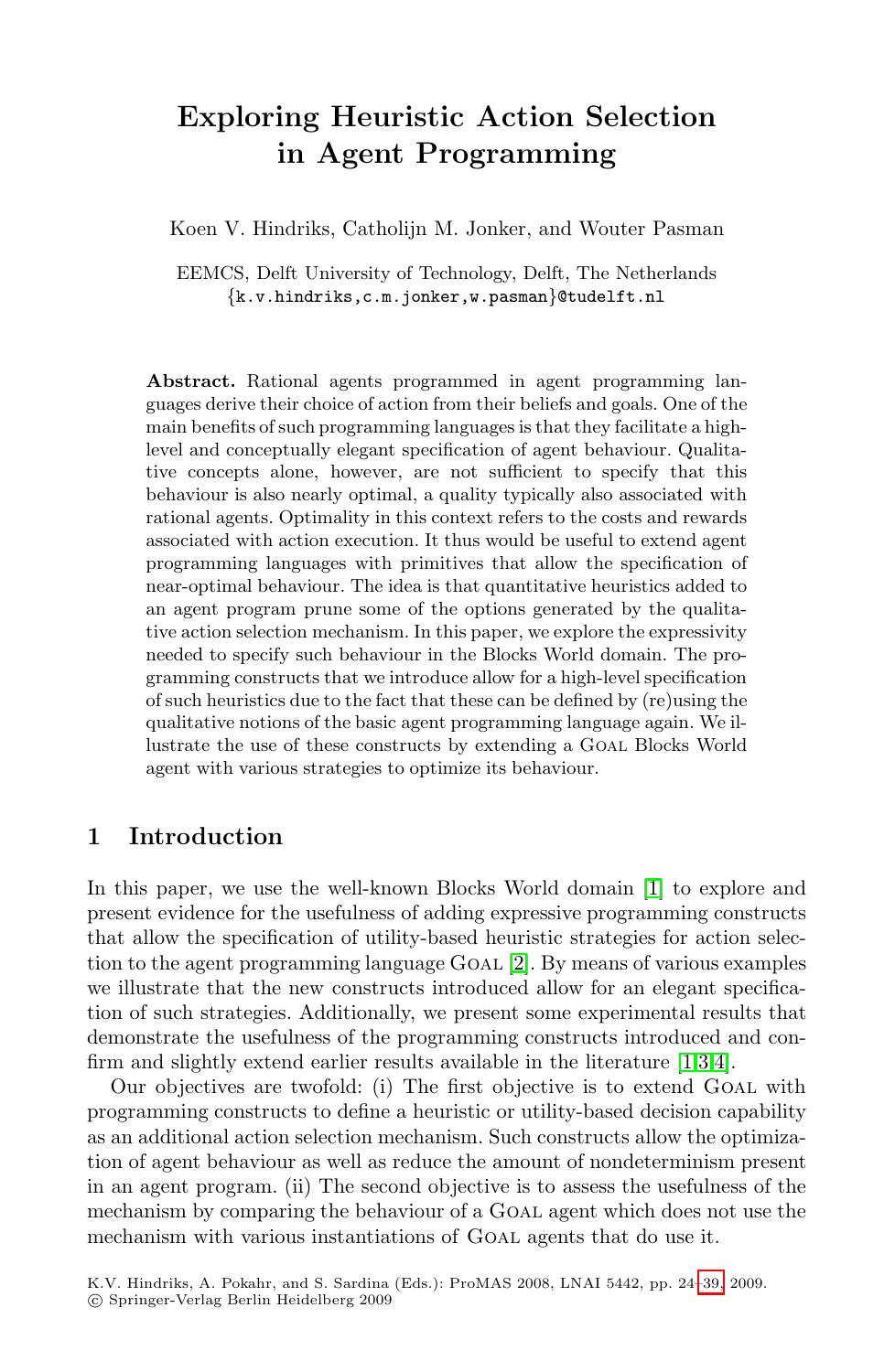Although some related work on adding quanti[ta](#page-15-5)tive heuristics based on e.g. resource costs or other decision-theoretic extensions has been done, see e.g. [5,6], as far as we know little rese[arc](#page-1-0)h has been done on programming constructs for specifying heuristic action selection in the area of agent programming. [5] allows for defi[nin](#page-6-0)g such decision-theoretic capabilities by means of arbitrary programming languages instead of introducing primitives that reuse the basic concepts of a rational agent program[m](#page-10-0)ing language as we propose. Moreover, the work extending Golog with decision-theoretic capabilities in e.g. [7] relies on the situation calculus [an](#page-14-0)d cannot straightforwardly be incorporated into rational agents that derive their choice of action from their beliefs and goals.

<span id="page-1-0"></span>The paper is organized as follows. In Section 2 the Blocks World is briefly introduced and a Goal agent is presented that is able to effectively deal with Blocks World problems. In Section 3 some issues to improve the behaviour of this agent are discussed and a general framework for adding (utility-based) heuristics to an agent programming language is outlined. In Section 4 various heuristics for the Blocks World are presented and it is shown how these can be implemented using the primitives introduced. Section 5 concludes the paper.

# **2 Designing a Goal Agent for the Block[s](#page-15-0) [W](#page-15-2)orld**

In this Section, we de[si](#page-15-6)[gn](#page-15-7) a GOAL agent that is able to effectively solve Blocks World problems. The Blocks World has been labelled the "Hello World" example for planning [1]. One reason why it is still being used is that it is computationally hard and moreover has some similarities with other, more realistic domains, e.g., it is related to freight operations [1]. Another reason why this domain is still interesting is that it is relatively simple and can be analyzed in detail to gain an understanding of the capabilities needed to deal with it effectively [1,3]. Since, historically, agent programming languages were motivated in part by ideas from reactive planning (see in particular  $[8,9]$ ), it is interesting to start with this domain for analyzing whether the right features for fine-grained control of action needed to generate near-optimal behavi[our](#page-15-8) are present in agent programming languages.

The Blocks World consist of a finite number of blocks of equal size that are stacked int[o t](#page-15-0)owers on a table of unlimited size. Each block has a unique name  $a, b, c, \ldots$  representing the fact that different blocks cannot be used interchangeably (which would be the case if only the colour of blocks would be relevant). Some basic axioms of the Blocks World are that no block is on more than one block, no more than one block is on a given block, and every block is either on the table or on another block (see e.g. axiom 4 and 5 in [10], which provides a complete axiomatization of the Blocks World). More realistic versions of this domain have been investigated (e.g., limited table size, varying sizes of blocks; cf. [4]). However, as argued in [1] the elementary Blocks World domain can support systematic experiments and, at least as important for our purposes, allows features relevant to various kinds of reasoning to be abstracted and studied. The Blocks World domain in particular allows for a precise study of various heuristics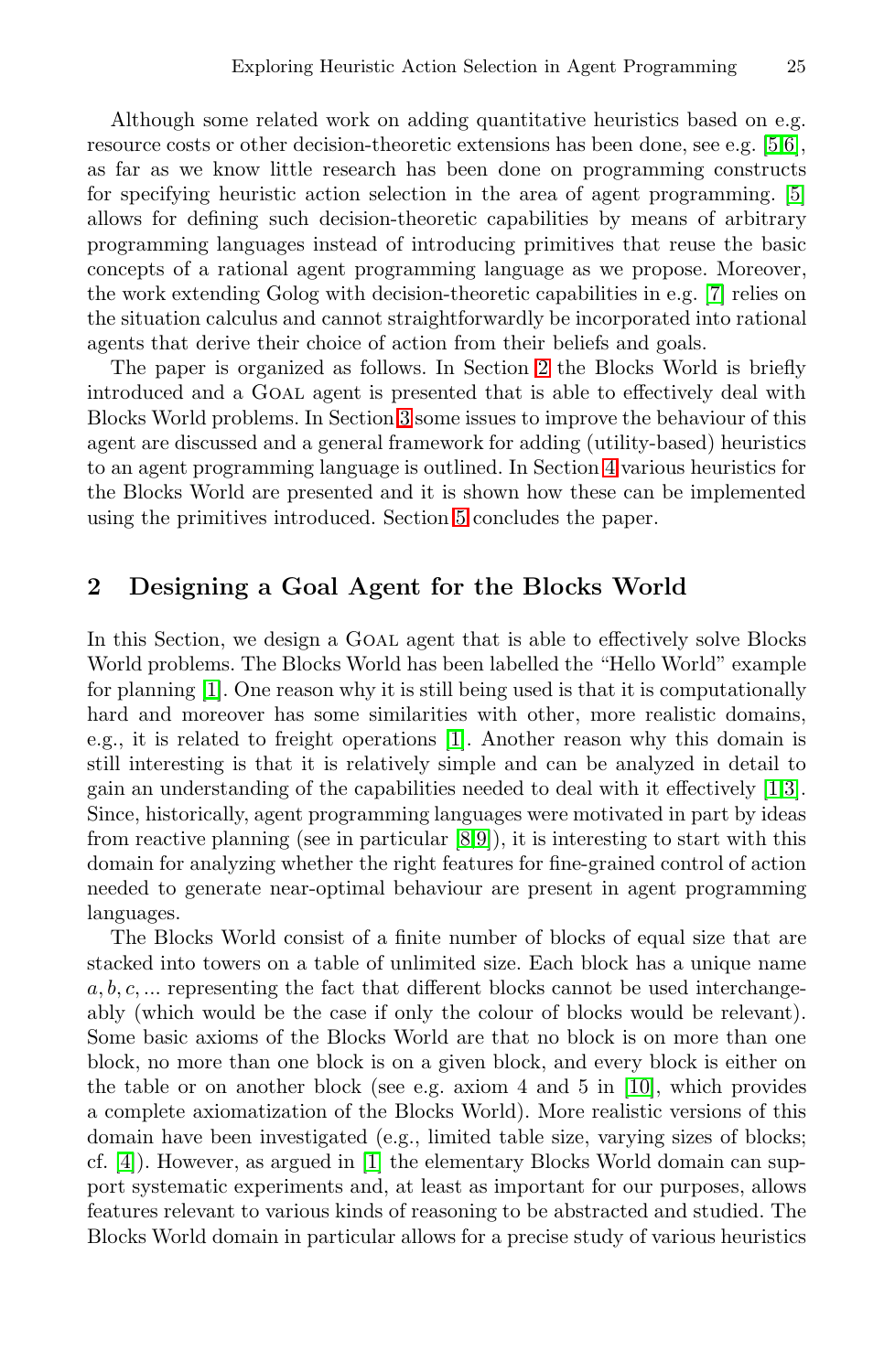## 26 K.V. Hindriks, C.M. Jonker, and W. Pasman

to ensure that an agent's choice of action generates near-optimal behaviour. Artificial domains such as the Blocks World moreover are hard for general purpose AI systems (e.g. planners), and it is only to be expected that this also holds for programming languages to build rational agents which provide abstract semantic primitives derived from common sense to do so [11]. In this paper some of these difficulties will be explored and discussed. In addition, Blocks World problems allow us to illustrate that programming languages for rational agents provide the expressiveness to construct elegant agent programs that solve such problems, though admittedly the domain is too simple to be convincing by itself.

<span id="page-2-1"></span>

**Fig. 1.** Example Blocks World problem taken from [1]

The Blocks World planning problem is to transform an initial configuration of towers into a goal configuration, by means of moving one block on the top of a tower onto another tower or to the table; see Figure 1 for an example problem. A block on top of a tower, i.e. without any block on top of it, is said to be *clear*. By definition, there is always room to move a clear block onto the table and therefore the table is also said to be clear. The positioning of towers on the t[abl](#page-15-3)e is irrelevant in a Blocks World problem. Th[e m](#page-2-0)ain task of an agent in this domain thus is to restack the blocks on the table according to its given goals. The main choice such an agent faces is which action (moving a block) to select. The performance of a Blocks World agent can be measured by means of the number of moves it needs to turn an initial state or configuration into a goal state. An agent performs optimally if it is not possible to improve on the number of moves it uses to reach a goal state. The problem of finding a minimal number of moves to a goal state is also called the *o[pt](#page-15-0)[im](#page-15-3)al* Blocks World planning problem. This problem is NP-hard [4], an indication that the problem is not trivial.<sup>1</sup>

<span id="page-2-0"></span>Several basic insights help simplify the solving of a Blocks World problem. A block is said to be *in position* if the block in the current state is on top of a block or on the table and should be so according to the goal state, and all blocks (if any) below it are also in position; a block that is not in position is said to be *misplaced*.

<sup>1</sup> It is not within the scope of this paper to discuss the complexity of various proposed Blocks World heuristics for near-optimal planning; see [1,4] on this topic.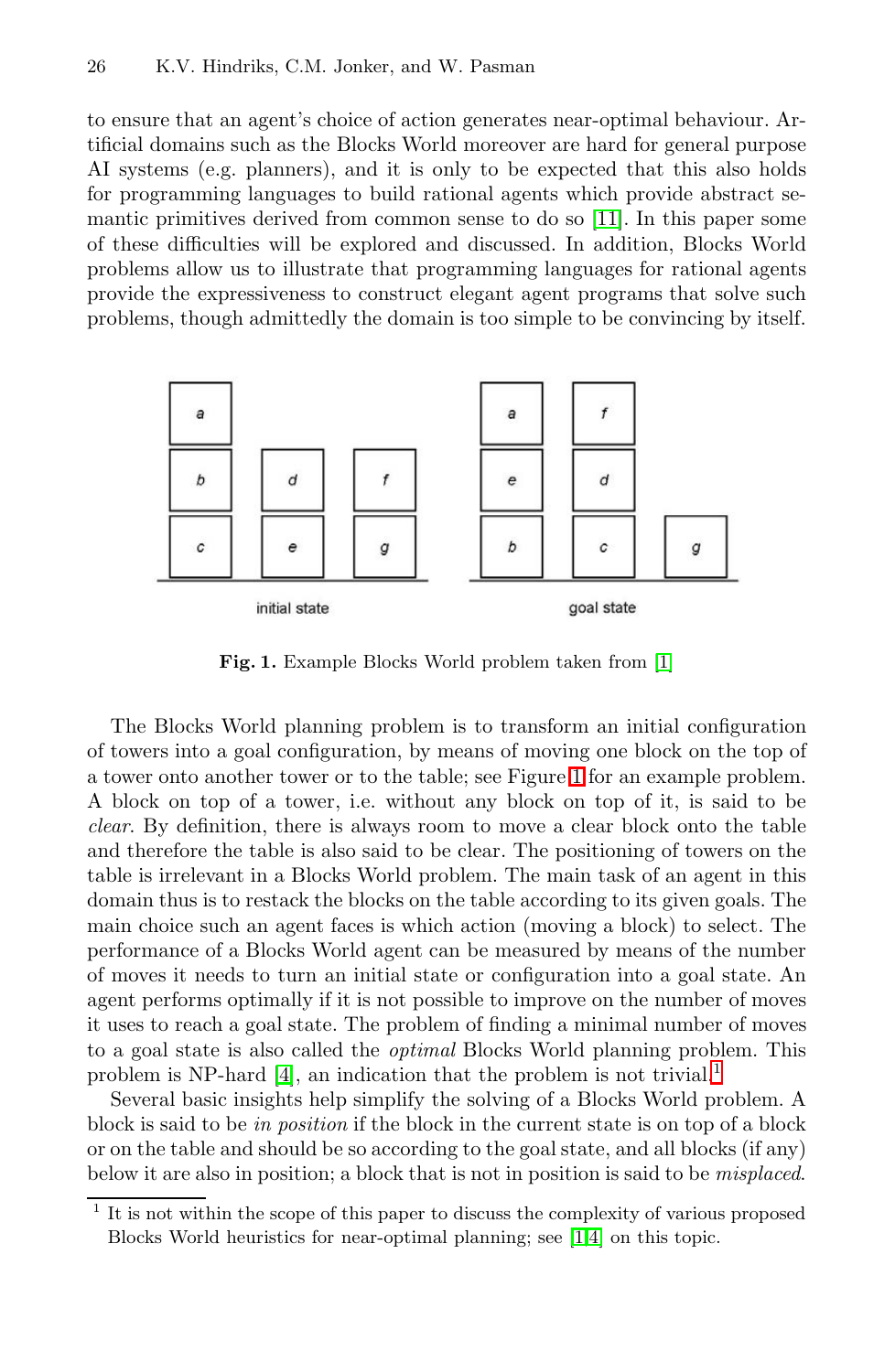In Figure 1 a[ll](#page-15-0) [b](#page-15-0)locks except block  $c$  and  $g$  are misplaced. Only misplaced blocks ha[ve](#page-2-1) to be moved in order to solve a problem. A move of block X onto another block or onto the table is called *constructive* if in the resulting state block X is in position. In the elementary Block[s W](#page-15-0)orld with unlimited table size moving a block onto another block should only be done if the move is constructive, i.e., it moves the block in position. A constructive move always decreases the number of misplaced blocks. If in a state no constructive move can be made, we say that the state is in a *deadlock* (see [1] for a detailed explanation). A block is said to be a *self-deadlock* if it is misplaced and above another block which it is also above in the goal state; for example, block  $a$  is a self-deadlock in Figure 1. The concept of self-deadlocks, also called singleton deadlocks, is important because on average nearly 40% of the blocks are self-deadlocks [1].

*Representing Knowledge and Goals.* In the remainder of this paper, we will use Prolog notation to define and specify knowledge and goals. The basic facts and goals to be achieved in the Blocks World can be expressed by means of the predicate  $on(X,Y)$ . on $(X,Y)$  denotes that a block X is on Y, where Y may refer to either another block or the table. We use a predicate  $block(X)$  to denote that X is a block. The predicate clear(table) is used to denote that the table is clear, i.e. it is always possible to move blocks onto the table. Using the on predicate it is possible to formally define a Blocks World planning problem as a pair  $\langle I, G \rangle$ <br>where I denotes the initial state and G denotes the soal state. A state is defined where I denotes the initial [sta](#page-2-1)te and  $G$  denotes the goal state. A state is defined as a set of facts of the form  $\text{on}(X,Y)$  $\text{on}(X,Y)$  $\text{on}(X,Y)$  that is consistent with the basic axioms of the Blocks World. A sta[te](#page-2-1) is *complete* if for each block X it contains exactly one fact of the form  $\text{on}(X,Y)$ ; from now on, we only consider complete states.

In the age[nt](#page-4-0) program, all blocks are enumerated to make it clear how many blocks there are. The predicate  $above(X, Y)$  expresses that block X is above *block* Y and predicate tower([X*|*T]) expresses that the list of blocks [X*|*T] is a tower grounded on the table. We do not require that block X is clear, so e.g., tower([b,c]) holds in the initial state of Figure 1. The Prolog definitions of these concepts are given in the **beliefs** section in Table 1, which is called the *belief base* of the agent. The initial state of Figure 1 is represented in the agent's belief base, which is updated after every action that is performed.

In the **goals** section in Table 1, called the *goal base*, the goal state of Figure 1 is represented. (The clauses for  $above(X, Y)$  and  $tower(T)$  are repeated in the goal base. In the current version of Goal, repetition of such clauses is necessary when they are needed in derivations that use the goal base.) One important difference between the belief and goal base is that individual goals need to be represented as a single conjunction instead of several clauses since it represents a *single* goal. The reason for the distinction is that a goal upon completion, i.e., when it is completely achieved, is removed from the goal base. Achieved goals are removed to satisfy the rationality constraint that an agent does not have any goals it believes to be achieved; the fact that this only happens when the goal has been completely achieved implements a blind commitment strategy.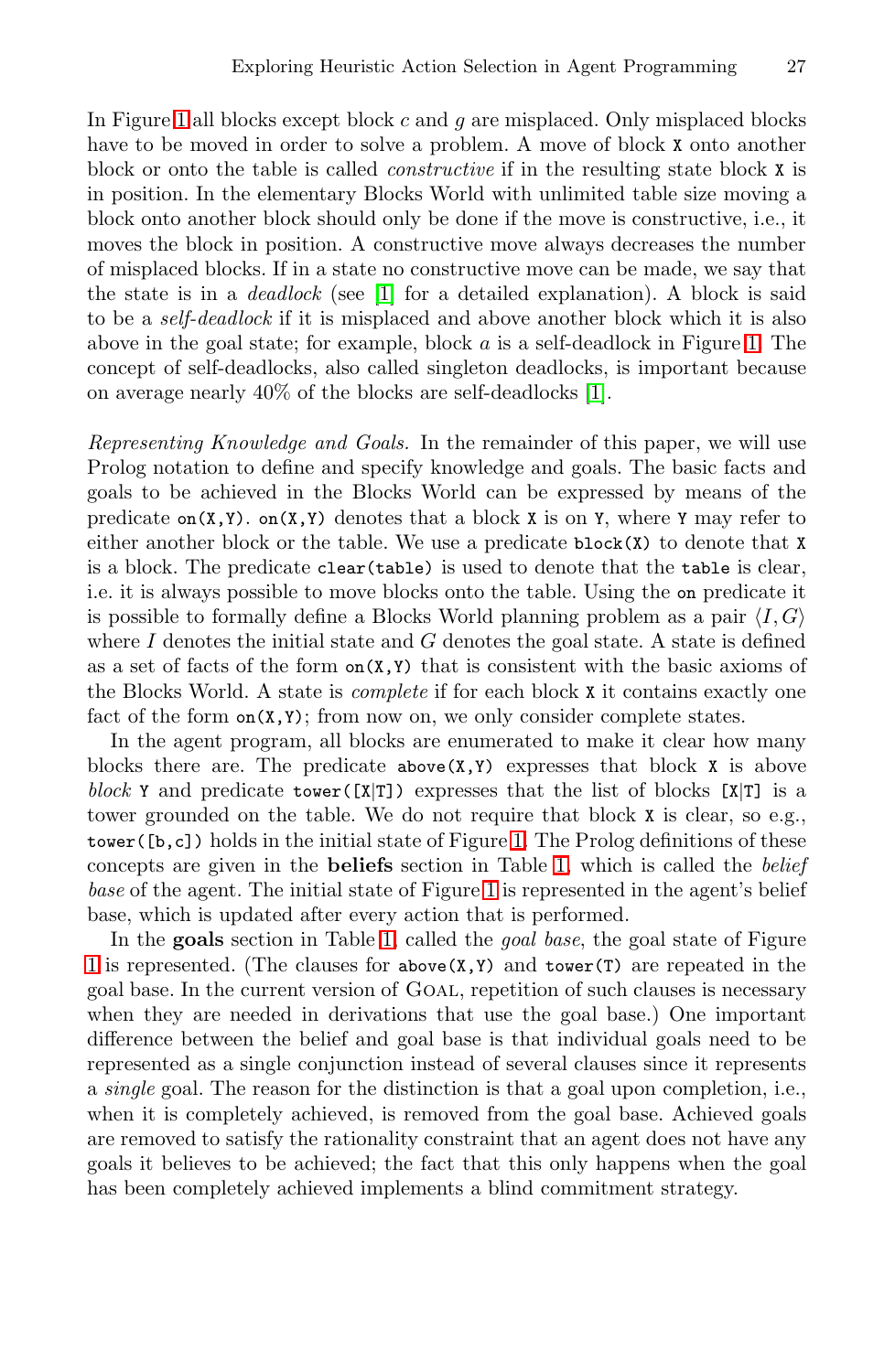<span id="page-4-0"></span>**Table 1.** Goal Agent Program for Solving the Blocks World Problem of Figure 1

```
1 : main stackBuilder
         2 { % This agent solves the Blocks World problem of Figure 1.
 3 beliefs{
             block(a), block(b), block(c), block(d), block(e), block(f), block(g).
 5 on(a,b), on(b,c), on(c,table), on(d,e), on(e,table), on(f,g), on(g,table).<br>clear(table).
             clear(table).
 7 clear(X) :- block(X), not(on(Y,X)).
 8 above(X, Y) :- on(X, Y), block(Y).
9 above(X,Y) :- on(X,Z), above(Z,Y).
10 tower([X]) :- on(X,table).
             \textrm{tower}(\lbrack X,Y|\mathbb{T}\rbrack) := \textrm{on}(X,Y), \textrm{tower}(\lbrack Y|\mathbb{T}\rbrack).
\begin{array}{c} 12 \\ 13 \end{array}13 :goals{
             \text{block}(a), \text{block}(b), \text{block}(c), \text{block}(d), \text{block}(e), \text{block}(f), \text{block}(g),
\begin{array}{c} \texttt{on}(a,e), \texttt{on}(e,b), \texttt{on}(b,\texttt{table}), \texttt{on}(f,d), \texttt{on}(d,c), \texttt{on}(c,\texttt{table}), \texttt{on}(g,\texttt{table}), above (X,Y) := (\texttt{on}(X,Y), \texttt{block}(Y)).
             above(X,Y) := (on(X,Y), block(Y))17 above(X,Y) :- \text{on}(X,Z), above(Z,Y)),<br>
18 tower([X]) :- \text{on}(X,\text{table})),
18 tower([X]) :- (on(X,table)),<br>19 tower([X,Y|S]) :- (on(X,Y),
             \textrm{tower}([X,Y|S]) :- (on(X,Y), tower([Y|S])).
20 }
21 :program{<br>22 if bel(tower([Y|T])), a-goal(tower([X,Y|T])) then move(X,Y).
23 if a-goal(tower([X|T])) then move(X,table).
\frac{24}{25}\begin{array}{c|c}\n\text{25} & \text{:action-specific}\n\text{26} & \text{move } (X, Y) \end{array}\begin{array}{c} 26 \\ 27 \end{array} move (X, Y) {<br>27 move (clear (X)), clear (Y)), on (X, Z) }
27 :pre{ clear(X), clear(Y), on(X,Z) }<br>
28 :post{ not(on(X,Z)), on(X,Y) }
\begin{array}{c|c}\n 29 & & \rightarrow \\
 30 & & \rightarrow\n\end{array}30 }
31 }
```
*Actions.* Actions of a Goal agent are specified in the **action-spec** section by means of a STRIPS-like specification of a precondition and add/delete lists, see e.g., Table 1. Add/delete lists are specified here as a single list of literals, where a positive literal denotes an add and a negative literal denotes a delete. Note that the precondition in Table 1 allows moving a block X on top of another block Y even if block X initially already is on top of Y. Such redundant actions, however, are never generated given the action rules in the **program** section; therefore it is unnecessary to add conditions preventing such moves to the precondition. For the same reason, it is not necessary to add the precondition  $not(X=Y)$ .

GOAL *agent design*. The basic parts of a GOAL agent have now been specified. The belief and goal base together are called the mental state of the agent, typically denoted by  $m = \langle \Sigma, \Gamma \rangle$ . A mental state needs to satisfy some basic ra-<br>tionality constraints: (i) beliefs need to be consistent (ii) individual goals need tionality constraints: (i) beliefs need to be consistent, (ii) individual goals need to be consistent, and (iii) individual goals in the goal base are not believed to be the case. Actions are executed in Goal by checking whether the preconditions of an action follow from the agent's beliefs and, if so, by updating the beliefs in line with the action's postcondition after executing it. In addition, if as a result of action execution a goal in the goal base has been completely achieved, then this goal is removed from the goal base.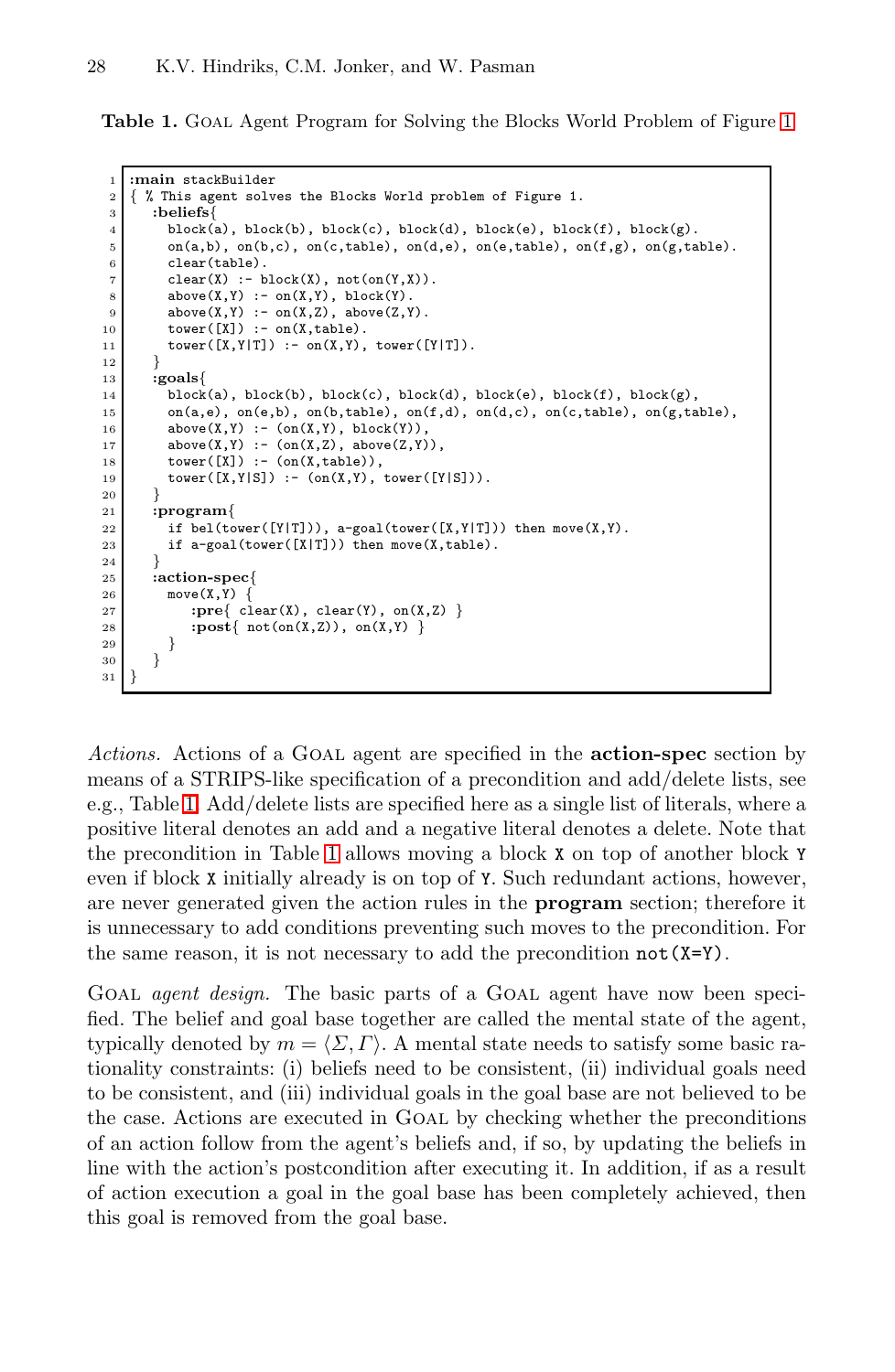The **program** section specifies the *strategy for action selection* by means of socalled *action rules*. These rules consist of a mental state condition and an action and specify which actions an agent may consider for execution. The mental state condition determines which actions may be executed. In order to express such conditions a belief operator bel(...) and a goal operator goal(...) are available, which can be combined using conjunction , and prefixed with negation not. For example, b[el\(](#page-5-0)block(a)) expresses that the agent believes that a is a block whereas  $bel(on(a,b))$ , goal $(on(a,e))$  expresses that the agent believes it has not yet achieved its goal on(a,e) (since it believes a to be on top of b).

The semantics of the belief operator  $\text{bel}(\varphi)$  is that  $\varphi$  follows from the belief base (i.e.  $\Sigma \models \varphi$  where  $\models$  denotes the classical first order consequence operator; since we use Prolog, additionally the Closed World Assumption is used in practice). The semantics of the goal operator goal( $\varphi$ ) is slightly different from that of the belief operator; goal( $\varphi$ ) holds if  $\varphi$  follows from some goal in the goal has  $\varphi$  is  $\varphi \in \Gamma : \alpha \models \varphi$ )<sup>2</sup> It is useful and necessary to have access goal base (i.e.  $\exists \gamma \in \Gamma : \gamma \models \varphi$ ).<sup>2</sup> It is useful and necessary to have access to the belief base as well as the goal base of an agent. For example, without either of these operators it is not possible to specify that a block is in position, i.e. that its current position is in correspondence with its positions in the goal state. Using both operators, we can [exp](#page-15-9)ress that block X is in position by means of bel(tower([X*|*T])), goal(tower([X*|*T])) for some tower T. We call such a (sub)goal a *goal achieved* and introduce the new operator goal-a(...) as an abbreviation to denote this fact, i.e.,

$$
\texttt{goal-a}(\varphi) \stackrel{\mathrm{df}}{=} \texttt{bel}(\varphi), \texttt{ goal}(\varphi)
$$

The notion of an *achievement goal*, i.e., a goal not yet believed to be achieved, can also be defined using the belief and goal operator (cf. [12]). We introduce the new operator  $a$ -goal(...) to denote such goals as an abbreviation for:

$$
\texttt{a-goal}(\varphi) \stackrel{\mathrm{df}}{=} \texttt{bel}(\texttt{not}(\varphi))\,,\;\texttt{goal}(\varphi)
$$

<span id="page-5-0"></span>Using the achievement goal operator we can represent the fact that block X is not in position in the initial state by a-goal(tower([X*|*T])) for T a tower. a-goal(tower([X*|*T])) means that in the goal state block X must be on top of the tower T but in the current state the agent does not believe that this is already the case; a-goal(tower([X|T])) thus expr[ess](#page-15-1)es that X is misplaced. This is an important concept in defining any strategy since only misplaced blocks should be moved to solve a Blocks World problem. The definition of a selfdeadlocked block also requires the inspection of both the belief as well as the goal base. The concept of a self-deadlock can be quite naturally defined by a-goal(tower([X*|*T])), goal-a(above(X,Y)) where the first conjunct expresses that X is misplaced and the second conjunct expresses that X is above some

 $2$  This is different from definitions of the goal operator in previous work [2] where the goal operator was used to denote *achievement goals*, which additionally require that the agent does not believe  $\varphi$ . We need the more basic goal operator however to express that a block is in position.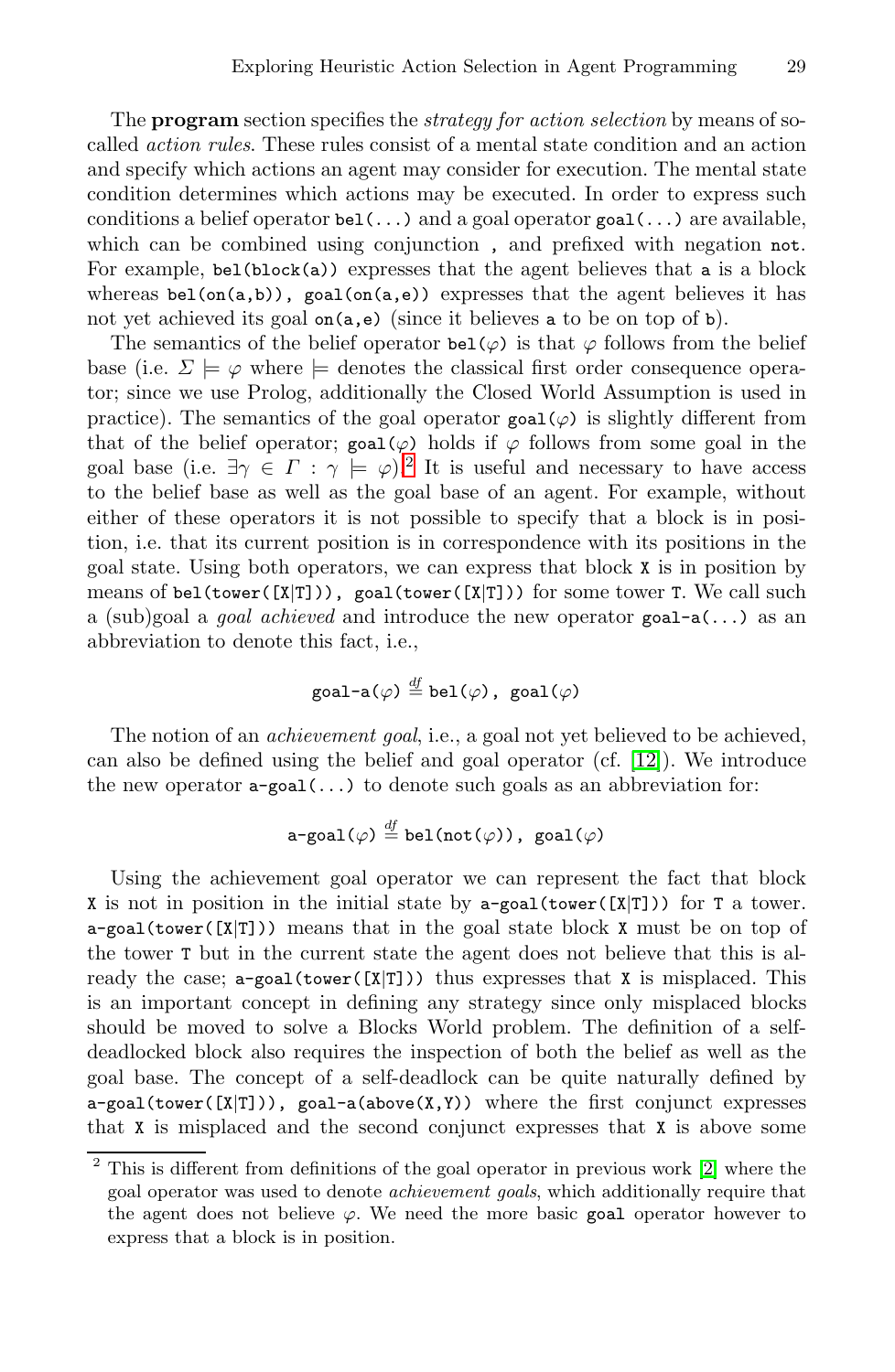## 30 K.V. Hindriks, C.M. Jonker, and W. Pasman

block Y in both the current state as well as in the goal state. This concept is just as important for solving Blocks World problems since any self-deadlocked block needs to be moved at least twice to reach the goal state. Moving such a block to the table thus will be a necessary move in every plan.

The two action rules in the **program** section of Table 1 implements a simple strategy for a Blocks World agent. As explained, an action rule consists of a mental state condition  $\varphi$  and an action a. If the condition  $\varphi$  holds, the action a is said to be *enabled*. The first rule generates constructive move options the agent can choose from. The second rule allows a move of block X to the table if it is misplaced. The condition of this rule is weaker than the first implying that whenever the first rule is applicable the second is applicable as well, meaning that the actions of these rules are enabled. Then the agent *arbitrarily* chooses an enabled action. Note that this agent will never move a block that is in position.

<span id="page-6-0"></span>Summarizing, a Goal agent program consists of four sections: a belief base consisting of the agent's beliefs, a goal base with the agent's goals, a program section defining the agent's action selection strategy, and an action specification section with STRIPS-like action specifications. The Goal Blocks World agent contains a specification of the initial state of the Blocks World problem in its belief base, a specification of the goal state in its goal base, a specification of the move action in its action specification section, and two action rules that define its strategy for pe[rfor](#page-15-10)ming either a constructive move in case such a move brings a block in position, or a move to the table if a block is misplaced.

# **3 Heuristic Action Selection in Agent Programming**

Research in planning has shown that in order to plan effectively and be able to generate near-optimal plans for the Blocks World it must be possible to specify various domain-dependent heuristics [11]. The specification of these heuristics in domain-independent planning systems requires the right concepts to express and implement them. If agent programming languages are to match these capabilities, programming constructs with similar expressive power need to be available to program rational agents that use heuristics to improve performance. We argue that in programming languages for rational agents such programming constructs would be most useful if they all[ow](#page-10-0) for the specification of such heuristics in terms of the core concepts of beliefs and goals present in these languages.

In this Section we introduce a generic extension of the GOAL agent programming language that can be incorporated into other agent languages based on concepts of belief and goal, and add a capability for specifying heuristic selection strategies by means of utility functions. We first briefly introduce the basic concepts needed and discuss the semantics of the extension of Goal with a utility-based action selection mechanism. Then we introduce a programming construct for specifying utility values. In Section 4 we show that the programming constructs we introduce allow for an elegant specification of behaviour that shows improved performance compared with a GOAL agent that does not make use of the utility-based selection mechanism.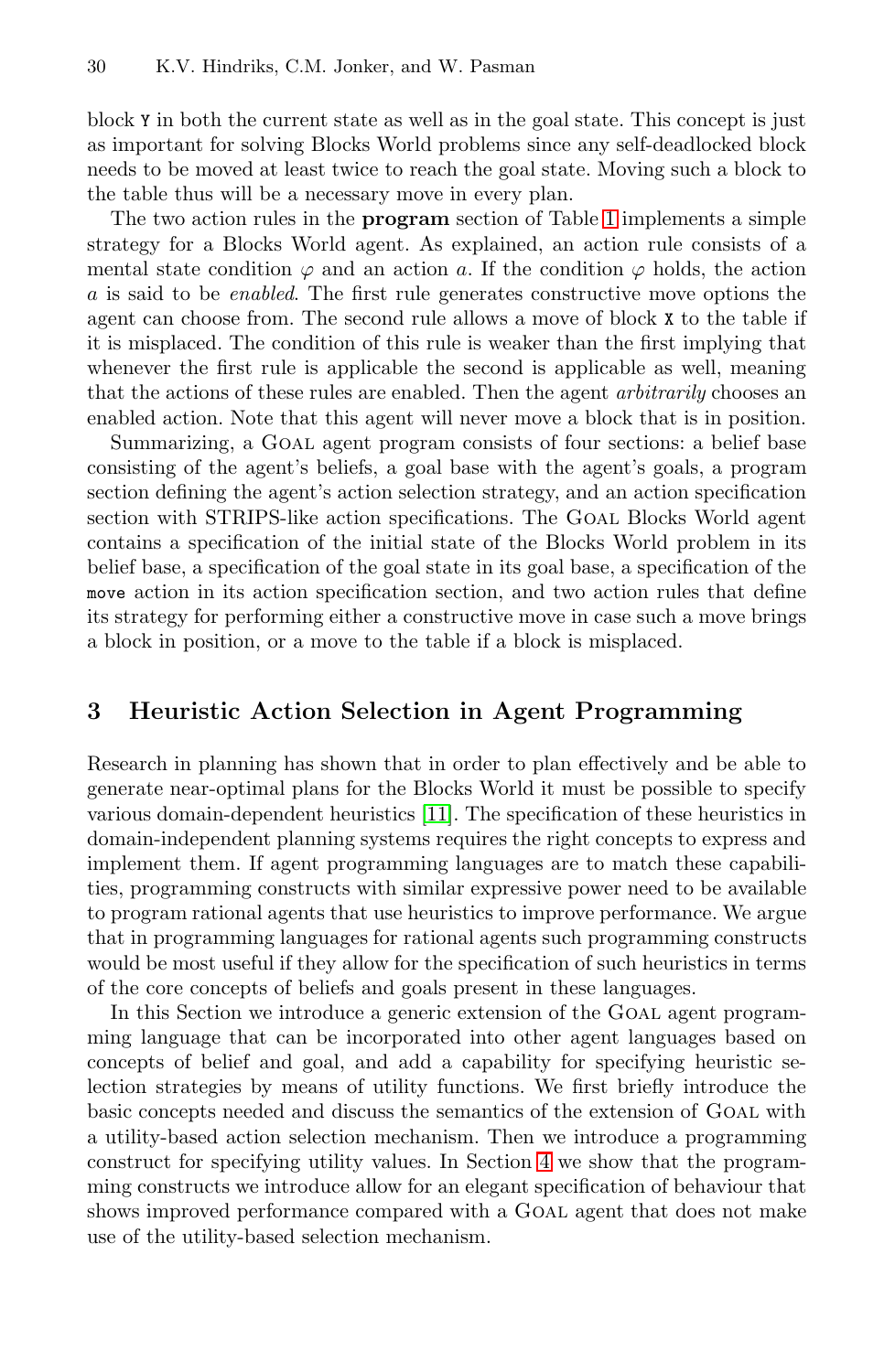# **3.1 Associating Utility Values with Action Execution**

The idea is to associate a quantitative number with the execution of an action  $a$ in a sta[te](#page-15-11) m, i.e., to associate a real valued number  $U(m, a, m')$  with executing a in state m sesulting in a new state m'. A number associated with an action a in state m resulting in a new state  $m'$ . A number associated with an action<br>in this way can be perceived of in two different ways. One perspective, the more in this way can be perceived of in two different ways. One perspective, the more principled view on what this number represents, is to suggest that the number is a utility value that represents how much value is to be gained from executing the action. It is standard to further decompose such a utility value into two components, a *cost component* that is associated with taking an action in the starting state and a *reward component* that associates a reward with getting to the resulting state (cf. [13]). Alternatively, such a number can be perceived of as a heuristic that only provides an estimation of e.g. the costs of executing an action. Since these different views do not conflict, and in practice it is very intuitive to use concepts such as costs and rewards, in the remainder we will freely use either terminology.

Formally, a utility function can be introduced which is defined in terms of costs and rewards by:  $U(m, a, m') = R(m') - C(m, a)$ . Here, the *reward function*<br>R should be thought of as representing the *utility* of being in state m' For R should be thought of as representing the *utility* of being in state  $m'$ . For example, an agent gains more utility for getting to a state with more blocks in example, an agent gains more utility for getting to a state with more blocks in position than to a state with less blocks in position. Likewise, the *cost function* C represents t[he](#page-7-0) costs associated with the resources spent. However, a cost function can also be used to indicate that performing an action is a good thing.

Agent programming languages in general, and GOAL in particular, quite naturally lead to writing programs that are underspecified (i.e. such programs do not determine a unique action to perform next and thus may underspecify the actual behaviour of an agent).<sup>3</sup> The operational semantics of these languages leaves room for various alternatives as to how to implement the action selection mechanism of an agent. One of the benefits of underspecification is that it facilitates and simplifies the design and programming of an agent, but it may also give rise to suboptimal behaviour (due to ad hoc suboptimal choices). The basic idea now is to introduce another, utility-based mechanism for action selection on top of the qualitative selection mechanism already present in Goal that can be used to further limit the number of choices.

<span id="page-7-0"></span>Ideally an agen[t op](#page-15-12)timizes the sum of all utility gains over an entire execution run. The set of such runs of an agent with which we would like to associate utility values is given by the qualitative action selection mechanism. A run can

<sup>&</sup>lt;sup>3</sup> The language GOAL does not have constructs to specify complex plans such as sequential composition that could be used to further reduce the choices left open by an agent at any particular moment. The action rules in a Goal program thus naturally lead to more underspecification than is typical of other agent programming languages. The only construct available in GOAL to reduce this type of underspecification is the module-construct, see [14].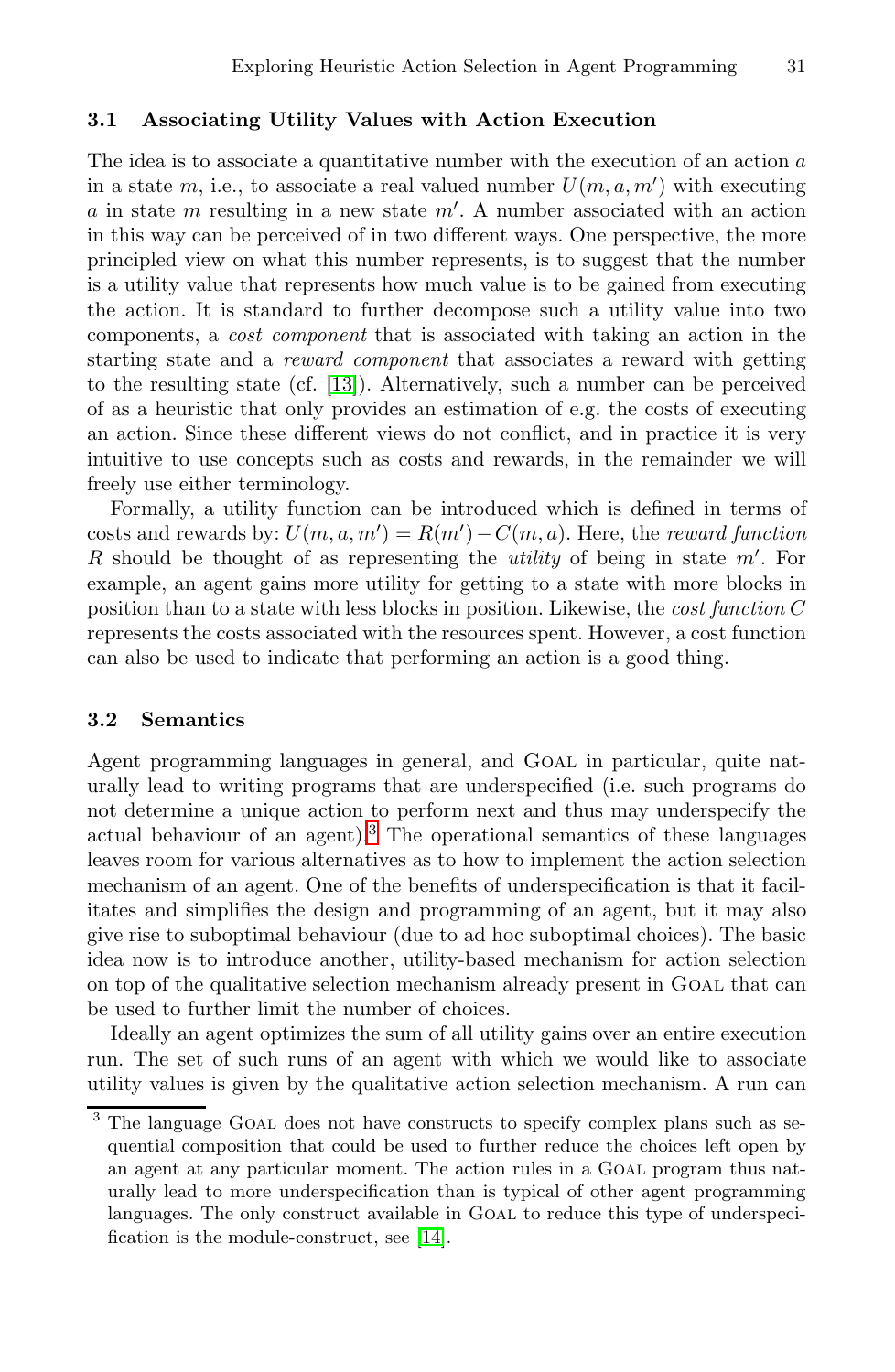### 32 K.V. Hindriks, C.M. Jonker, and W. Pasman

be formally specified as an infinite sequence of computation steps. Very briefly, a computation step written as  $m \stackrel{a}{\longrightarrow} m'$  denotes that action a can be performed in state  $m$  (i.e. action  $a$  is enabled: the precondition of  $a$  holds in state  $m$  and the condition of the corresponding action rule for  $a$  also holds) and results in state  $m'$ . A *run* r then can be defined as an infinite sequence  $m_0, a_0, m_1, a_1, m_2, \ldots$ such that  $m_i \xrightarrow{a_i} m_{i+1}$  (for details, we refer the interested reader to [2]). The set of all such runs is denoted by  $R_A$  for agent program  $A$ .

The main idea is to associate a utility value with each possible run of an agent and to actually execute that run which maximizes utility. In this setup, an agent first (pre)selects possible actions which it may execute in each state using its action selection mechanism based on qualitative action rules. In other words, action rules define the search space in which the agent needs to find an optimal run. The benefit is that this search space typically is significantly reduced compared to the search space induced by the set of all enabled actions in a state, i.e. actions whose preconditions hold.

Given a utility function  $U$  it is easy to extend this function to a run. We use  $m_i^r$  to denote the *i*th mental state in run r and similarly  $a_i^r$  denotes the *i*th action in run r. A utility value can be associated with a run r then as follows: action in run  $r$ . A utility value can be associated with a run  $r$  then as follows:

$$
U_{\delta}(r) = \sum_{i=0}^{\infty} \delta^i \cdot U(m^r_i, a^r_i, m^r_{i+1})
$$

where  $\delta$  is a discount factor in the range  $(0, 1]$ , intuitively accounting for the fact<br>that utility realized now is more valuable than utility in the future. The meaning that utility realized now is more valuable than utility in the future. The meaning of a Goal agent A that uses the utility-based action selection mechanism on top of the qualitative one then can be defined as the set of runs  $r$  that maximize the associated utility  $U(r)$ , i.e., the meaning of a utility-based GOAL agent is defined by:

$$
U_A = \max_{U(r)} \{r \mid r \in R_A\}
$$

The semantics of a utility-based Goal agent as defined above requires *infinite look-ahead*. That is, to select an action in any state requires the agent to compute the utility of all possible runs before performing that action to ensure utility is maximized over the complete computation. Computationally, such a requirement is not feasible and, therefore, we associate a *finite horizon* h with the computation of a utility. In case  $h = 0$ , the agent does not perform any look ahead at all. For  $h > 0$ , an agent would require a lookahead facility before taking action, of depth h. Formally, this finite horizon constraint can be defined on an arbitrary computation  $r$  at time point  $i$  by:

$$
U(r, i, h) = \sum_{j=i}^{i+h-1} \delta^{j-i} \cdot U(m_j^r, a_j^r, m_{j+1}^r)
$$

Here,  $U(r, i, h)$  denotes the (discounted) utility associated with the actions performed from time point i to  $i + h$ . Using this definition, the meaning  $U_A^h$  of a utility-hased GOAL agent with a finite horizon h is defined by  $U_A^h = \sigma^h(\infty)$ . utility-based GOAL agent with a finite horizon h is defined by  $U_A^h = \sigma_A^h(\infty)$ ,<br>where  $\sigma^h$  is defined by the following inductive definition: where  $\sigma_A^h$  is defined by the following inductive definition: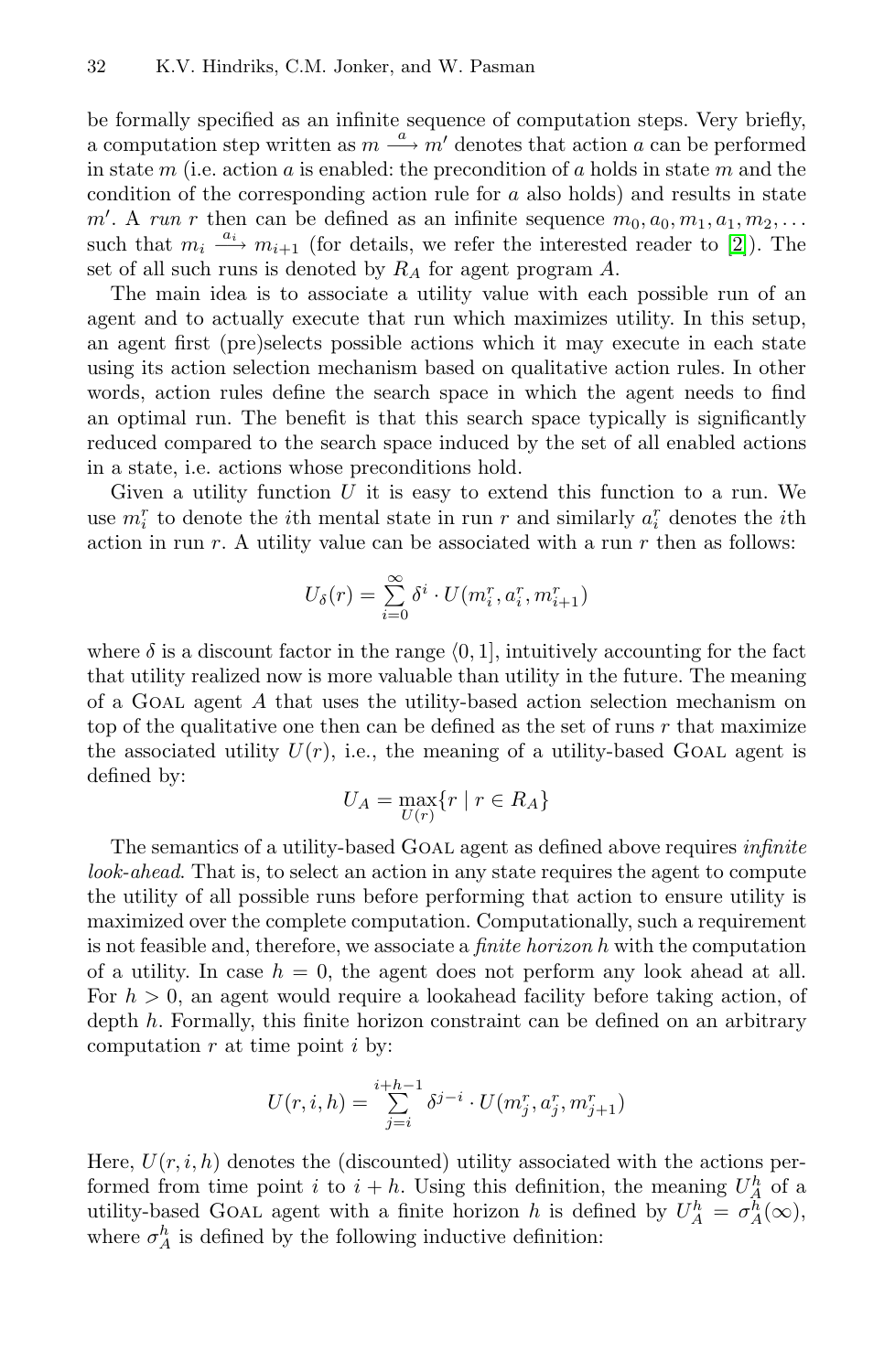$$
\begin{array}{l} \sigma^h_A(-1) = R_A,\\ \sigma^h_A(i) &= \max\limits_{U(r,i,h)}\{r\,|\,r\in \sigma^h_A(i-1)\} \;\; \text{if}\; i\geq 0.\\ \sigma^h_A(\infty) \;=\bigcap\limits_{i=0}^\infty \sigma^h_A(i). \end{array}
$$

<span id="page-9-0"></span>The operator  $\sigma_A^h(i)$  for  $i \in \mathbb{N}$  selects those runs that have highest utility over the next  $h$  steps from time point  $i$  on, where the runs inspected are those runs that have survived the same selection using a horizon  $h$  at earlier time points  $j < i$ . At time point  $i = 0$  the latter set coincides with the set of all possible runs  $R_A$  of agent A. An inductive definition is needed here to reflect the fact that an agent performs a look-ahead again after each step it performs. The limit  $\sigma_A^h(\infty)$  defines the new meaning of a GOAL agent that uses a look-ahead h to filter runs filter runs.

The fo[llo](#page-9-0)wing proposition partly justifies the definition of  $\sigma$ .

# **Proposition 1**

$$
R_A = U_A^0 \tag{1}
$$

$$
U_A = \sigma_A^{\infty}(0)
$$
 (2)

$$
U_A \supseteq U_A^{\infty}, \ i.e., \ \max_{U(r)} \{r \mid r \in R_A\} \supseteq \sigma_A^{\infty}(\infty) \tag{3}
$$

The first item of Proposition 1,  $R_A = U_A^0$ , expresses that the utility-based seman-<br>tics with a horizon  $h = 0$ , i.e. no look-ahead, coincides with that of the original tics with a horizon  $h = 0$ , i.e. no look-ahead, coincides with that of the original semantics that does not take utility into account. The second item  $U_A = \sigma_A^{\infty}(0)$ <br>shows that infinite look-ahead can be defined by means of the  $\sigma$ -operator: simply shows that infinite look-ahead can be defined by means of the  $\sigma$ -operator; simply do infinite look-ahead at time point 0. It is easy to see that  $U_A^{\infty} \subseteq U_A$ , since  $U^{\infty} \subset \sigma^{\infty}(0)$ . The fact that  $U_A$  is not the same as  $U^{\infty} = \sigma^{\infty}(\infty)$  is due to the  $U_A^{\infty} \subseteq \sigma_A^{\infty}(0)$ . The fact that  $U_A$  is not the same as  $U_A^{\infty} = \sigma_A^{\infty}(\infty)$  is due to the fact that  $\sigma_A^h$  defines a step by step process and evaluates maximum continuafact that  $\sigma_A^h$  defines a step by step process and evaluates maximum continua-<br>tions in each state and does not just once evaluate a global property of a run tions in each state and does not just once evaluate a global property of a run. Proposition 1 thus shows that in the limit case the semantics defined by the σ-operator approximates that of  $U_A$ . The advantage of the σ<sup>h</sup><sub>4</sub>-operator over the infinite-lookshead  $U_A$  is that for finite horizons h it can implemented. Finally infinite-lookahead  $U_A$  is that for finite horizons h it can implemented. Finally, we do not necessarily have that  $U_A^h \subseteq U_A$  for a finite h, since  $\sigma_A^h$  may select<br>runs that have high utility on initial prefixes of length h of the run but over runs that have high utility on initial prefixes of length h of the run but over the complete run do worse than other runs with low utility on initial prefixes of length h.

## **3.3 Specifying Quantitative Utility Values**

In order to incorporate the assignment of quantitative values to transitions of a Goal program, such programs are extended with a new **utility** section and the following notation is introduced for representating utility:

value(<initial-state-cond>, <action-descr>, <successor-state-cond>) = <utility-expr>

The initial-state-cond as well as the successor-state-cond refer to arbitrary mental state conditions, i.e., conditions that are combinations of  $\text{goal}(\ldots)$  and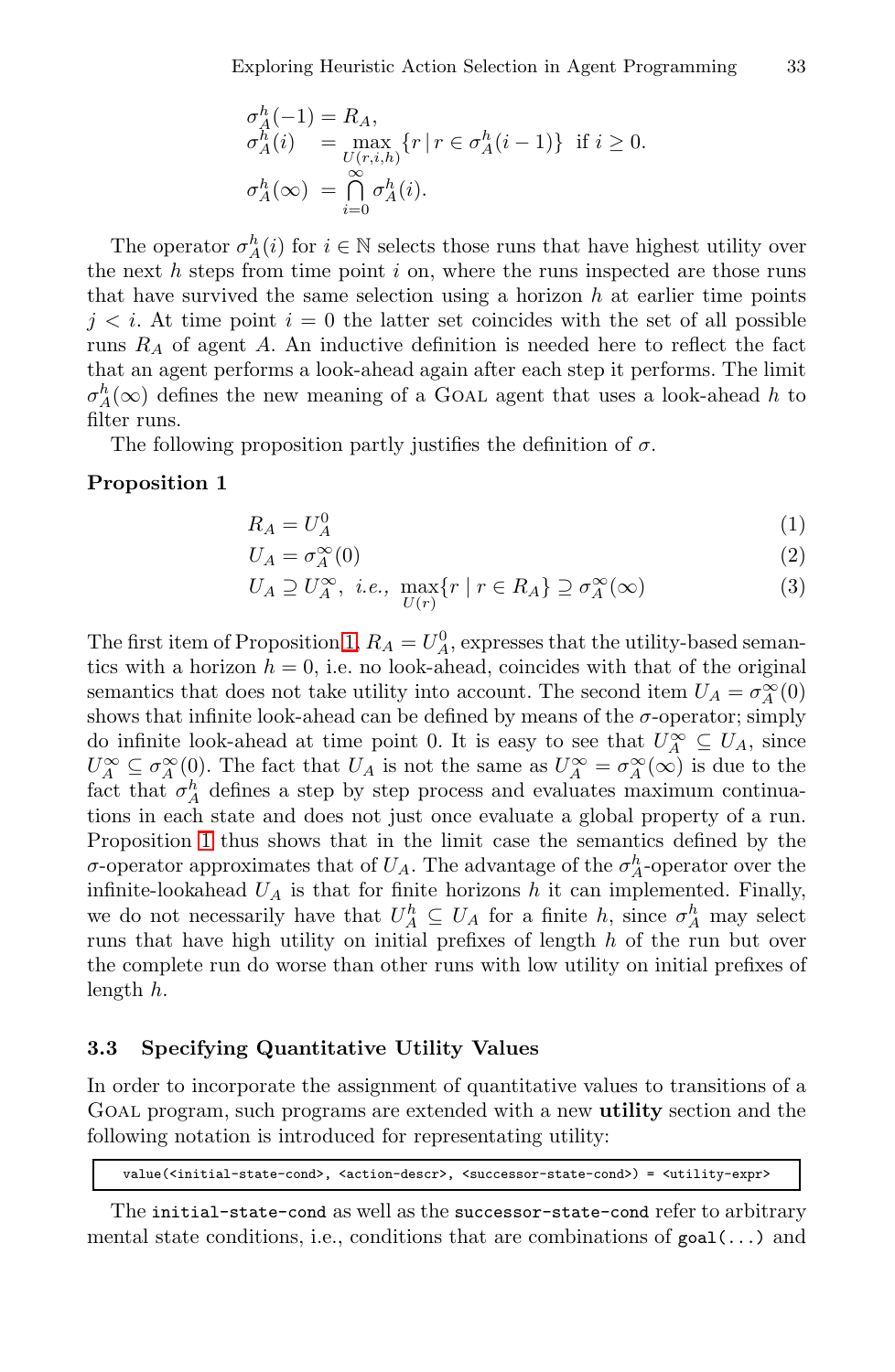$bel(...)$  operators. In addition, the constant  $true$  - which holds in any mental state - may be used here as well. The action-descr part refers to any action description that is allowed in GOAL, e.g., in the Blocks World move  $(X, Y)$ . Variables are allowed in both mental state conditions used to characterize the initial or resulting state, as well as in the action description. The same holds for the utility-expr part, which denotes a numerical expression which may involve basic arithmetic operators such as addition and multiplication. The action description part may also be filled with a special don't care label any.

In the **utility** section of a Goal program, multiple lines of value statements are allowed that apply to the same transition. In case multiple value statements apply to the same transition the multiple values assigned to that transition are added together by taking the sum of the values. As a simple example, the statements value(true,move(X,table),true)=1 and value(bel(on(X,Y)),any,true)=2 are both applicable to a transition that starts in a state where  $bel($  $o(n,a,b))$ holds and in which action move(a,table) is taken, and therefore the values 1 and 2 need to be added to give a total value of 3. Using the value construct we can define various useful abbreviations for reward and cost components as follows:

cost(<initial-state-cond>, <action>) *df* = -1·value(<initial-state-cond>, <action>, true) reward(<successor-state-cond>) *df* = value(true, any, <successor-state-cond>)

Note that according to these definitions both costs and rewards are conditional on the beliefs as well as the goals of an agent.

For practical reasons, it is useful to introduce a case statement to define a complex value function based on case distinctions. Inside a case statement conditional expressions of the form <state-cond>:cost(<action-descr>)=<utility-expr> and <state-cond>:reward=<utility-expr> are allowed. By using a case-statement, costs and/or rewards are assigned to a transition using the *first* case that applies, i.e., that value is returned associated with the first condition <state-cond> that holds (assuming, of course that an action description, if present, matches as well). Various examples of the use of this statement are provided below.

In the extension of Goal quantative values are assigned only to actions that an agent has preselected given its current goals. This reflects the fact that qualitative goals have priority over any quantitative preferences. That is, the first priority of a Goal agent is to achieve its qualitative goals, whereas its second priority then becomes to do this such that utility is maximized.

## <span id="page-10-0"></span>**4 Heuristic Action Selection in the Blocks World**

As explained above, the GOAL Blocks World agent never moves a block that is in position. The agent will only move a misplaced block to the table or move a block onto another block. Note that the agent will only move a block X onto another block Y if this move puts X in position, and such a move thus is constructive. Also note that if a block can be moved onto another block the second action rule of the agent also allows to move this block to the table. In almost all Blocks World states multiple actions are feasible and in line with the semantics of Goal an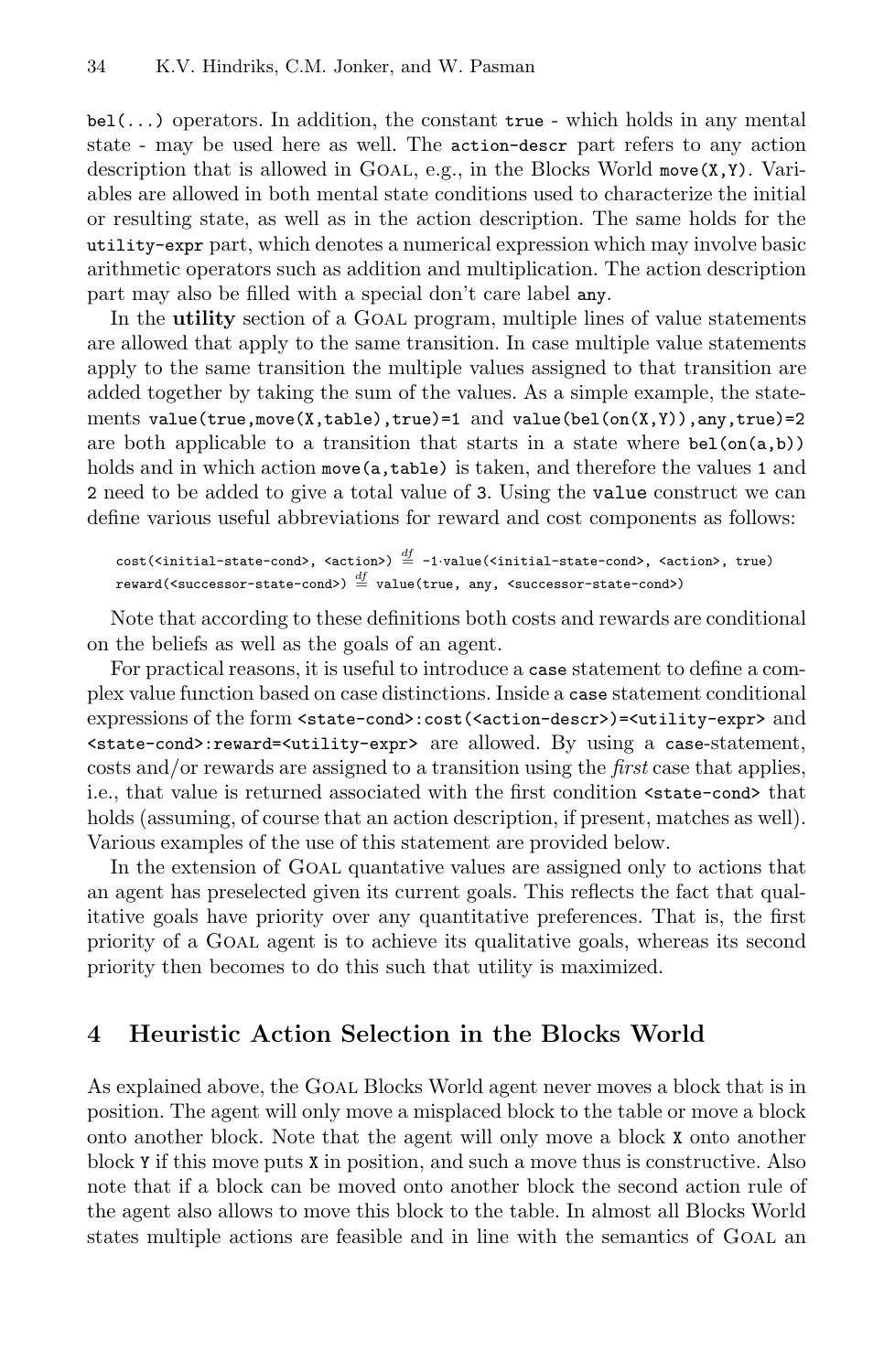action then is selected ran[dom](#page-15-0)ly. The sema[nti](#page-4-0)cs thus allows for various strategies of action selection and does not enforce any of these strategies.

A number of alternative heuristics or strategies have been proposed in the literature [1,3,4]. We explore several of these to illustrate the use of utility values to guide the action selection mechanism of an agent. One of the most straightforward strategies for solving a Blocks World problem is to first unstack all (misplaced) blocks and then to move all blocks in position. This strategy has been called the Unstack-Stack (US) strategy [1]. It is clear that this strategy is compatible with the Goal agent program presented in Table 1. Note that this strategy will only worsen the behaviour of the agent by never making a constructive move during the unstack phase even if such moves are available. We have implemented and experimented with it mainly for reasons of comparison. The following code needs to be added to the utility section:

case{ bel(Y=table):  $cost(move(X,Y)) = 1$ .<br>  $true: \qquad cost(move(X,Y)) = 2$ .<br>  $% otherwise$ <br>  $% otherwise$  $cost(move(X,Y)) = 2$ } **USG Heuristic USG Heuristic**

A first idea to improve the behaviour of the agent is to give priority to *constructive* moves over other moves. The reason that this may improve behaviour is simple: the move has to be made anyway, brings the current state closer to the goal state, and may make it possible to perform another constructive move next. Using the cost construct to assign costs to actions we have to make sure that a constructive move always has an associated cost less than that for other types of moves. Since as we noted above, any block that satisfies bel(tower([X*|*T])), a-goal(tower([X,Y*|*T])) can be constructively moved, the cost function can be defined as follows:

```
case-
  bel(tower([Y|T]), a-goal(tower([X,Y|T])): cost(move(X,Y)) = 1. % a constructive move<br>true: cost(move(X,Y)) = 2. % otherwise
                                                        cost(move(X, Y)) = 2. % otherwise
}
                                           GN1G Heuristic
```
<span id="page-11-0"></span>A second heuristic to get closer to near-optimal behaviour is to prefer moving a block that is *self-deadlocked* over moving other blocks when no constructive move is available. As explained above, a self-deadlocked block is a misplaced block above a block it has to be above in the goal state as well. As a result, such a block has to be moved twice (once to the table, and once in position) and it makes sen[se](#page-15-2) [t](#page-15-0)[o](#page-15-3) [d](#page-15-3)o this first when no constructive move is available.<sup>4</sup> The addition of this heuristic to the program requires the more complex conceptual condition that defines a self-deadlock identified above. Here we can slightly simplify, however, because costs of an action are only computed if the action is enabled, i.e. the corresponding action rule condition is satisfied. This means that a block X in an enabled action  $move(X, Y)$  is misplaced and we do not need to repeat it; the part

<sup>4</sup> It does not make any difference whether a constructive or self-deadlocked move is made first; we follow [3,1,4] in preferring to make a constructive move here.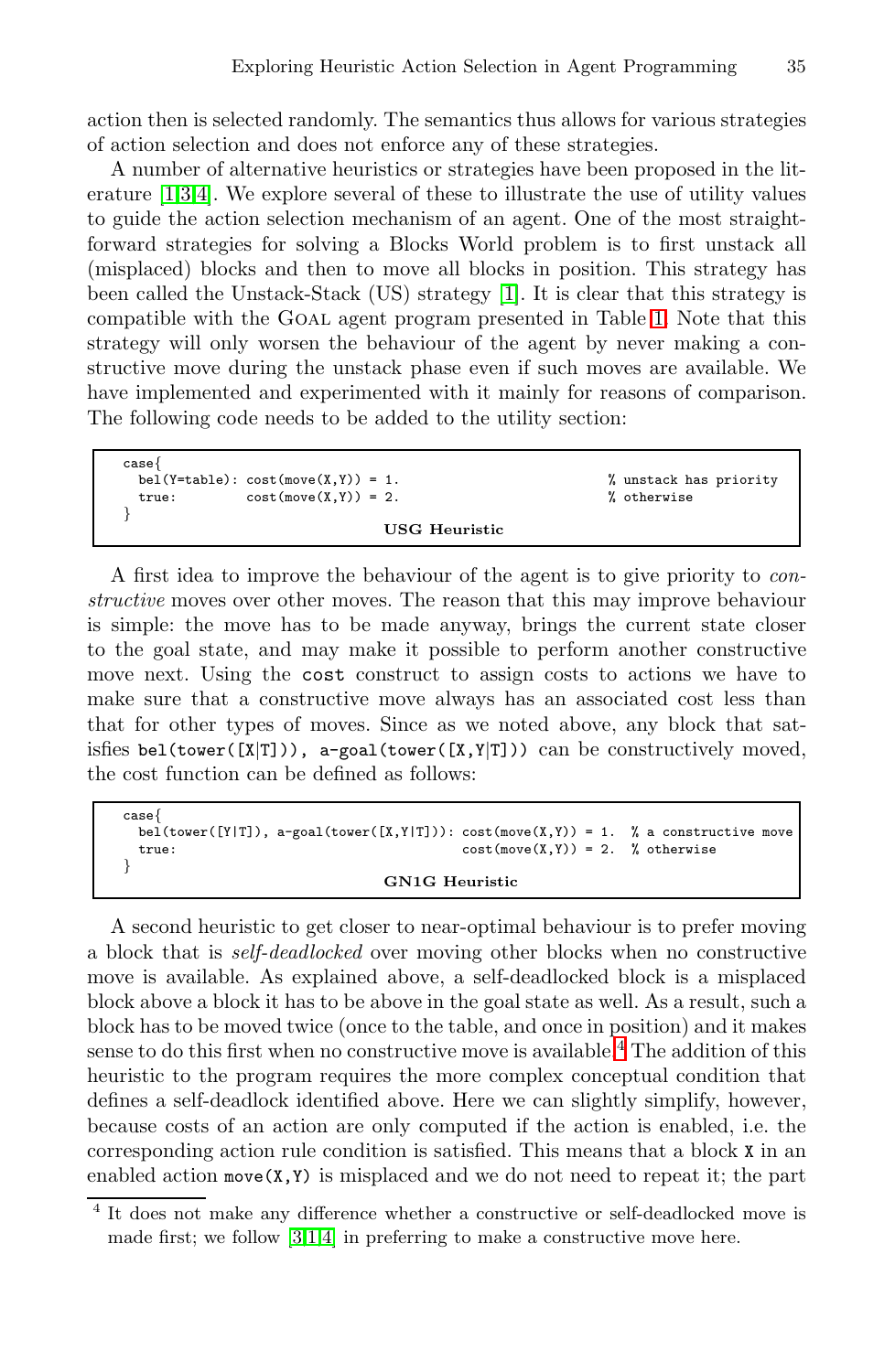of the definition still required then is  $goal-a(above(X,Z))$ . For the same reason we also do not need to check whether the block to be moved is clear.

```
case{
  bel(tower([Y|T]), a-goal(tower([X,Y|T])): cost(move(X,Y)) = 1. % a constructive move<br>goal-a(above(X,Z)): cost(move(X,Y)) = 2. % X is a self-deadloc
   goal-a(above(X,Z)): cost(move(X,Y)) = 2. % X is a self-deadlock
true: cost(move(X,Y)) = 3. % otherwise
}
                                                SDG Heuristic
                                                 SDG Heuristic
```
Although the heuristic costs associated with move actions above is quite natural, not quite the same behaviour but similar performance could have been achieved quite elegantly also by using the reward function instead of the cost function by making use of the counting operator #.

reward(true) = #T^goal-a(tower([X|T])-#T^Y^[a-goal(tower([X|T])),goal-a(above(X,Y))]

The first term in the utility expression  $\sharp T^{\circ}$ goal-a(tower([X|T])) counts the number of blocks in position in a state, whereas the second term

```
\texttt{#T^{\prime}Y^{\prime}}[a-goal(tower([X|T])),goal-a(above(X,Y))]
```
counts the number of self-deadlocks in a state. Also note the use of the abstraction operators  $T^{\sim}$  and  $Y^{\sim}$  which, as in Prolog, existentially quantify variables T (∃T) and Y (∃Y) to ensure that we do not count variation over these variables. In the Blocks World domain the abstraction over T is not strictly necessary since in any state a block can be present at most in one tower, but the abstraction over Y is required since a block may be above multiple other blocks in both the belief as well as goal state. Rewards inc[rea](#page-15-2)se by either increasing the number of blocks in position or by decreasing the number of self-deadlocks in a state. The heuristic values associated by the reward function with performing a constructive move or breaking a self-deadlock are identical. This is different from the cost function introduced earlier which always prefers to perform a constructive move first if possible. As noted above, however, since a self-deadlock has to be moved twice in any optimal plan anyway this preference does not result in behaviour that is closer to optimal behaviour.

A third heuristic is adapted from a proposal in [3], and focuses on those cases where neither a constructive nor any self-deadlock move can be made. In that case some block has to be moved to the table, and we pick the block on the tower that has the lowest number of blocks that are neither in position nor selfdeadlocked. This number is called the *deficiency* of the tower and is added as an additional third case to the previous cost function defined above.

```
case{
  bel(tower([Y|T]), a-goal(tower([X,Y|T])): cost(move(X,Y))=1. % a constructive move<br>goal-a(above(X,Z)): cost(move(X,Y))=2. % X is a self-deadloc
                                                         cost(move(X,Y))=2. % X is a self-deadlockbel(tower([X|T]),length([X|T],H),last(T,B)), goal-a(on(B,table)): % compute deficiency
           \texttt{cost}(\texttt{move}(\texttt{X}, \texttt{Y})) = \texttt{H-#[bel}(\texttt{member}(\texttt{Y}, \texttt{T}))\texttt{, goal-a}(\texttt{tower}[\texttt{Y}|\texttt{U}]))]-#Z^[bel(member(Y,T)), a-goal(tower([Y|U])), goal-a(above(Y,Z))].
   true: cost(move(X,Y)) = #bel(bllock(X))+1. % otherwise.}
                                             DSG Heuristic
                                              DSG Heuristic
```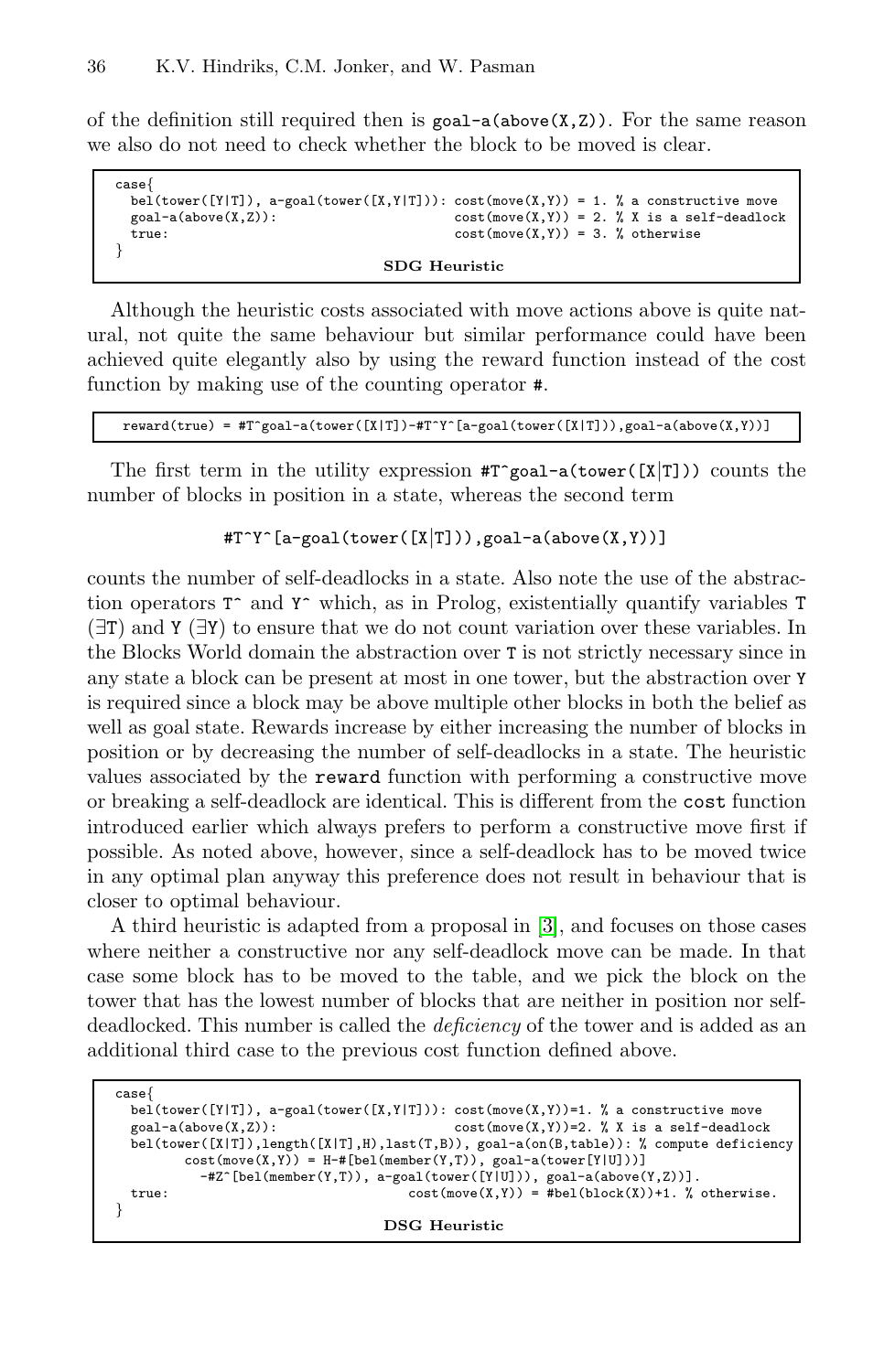*Results.* Although our main aim has been to i[nt](#page-15-0)[rod](#page-15-13)uce expressive programming primitives for defining (utility-based) heuristics, it is interesting to briefly discuss the results of running the heuristics discussed. The various heuristics defined above were implemented in our prototype Goal implementation. This prototype is implemented in Java and SWI-prolog. The default goal behaviour (RSG), which selects one of the applicable actions at random instead of picking the one that has maximum utility, was also measured.

To generate random start and end states in the blocks world, the BWSTATES algorithm of [1,15] was used, whereas the BWOPT algorithm of [1,15] was used to determine the optimal plan length. To run the experiments, 100 problems were generated[, e](#page-15-0)ach consisting of a random start and end state, for worlds of size 10 up to 120 blocks with step size 10. Each problem was solved using the various utility heuristics. The agents used a horizon of 1. The performance is then computed as the number of steps it took to solve that problem divided by the optimal plan length.

Figure 4 shows the average performance as a function of the number of blocks. The standard deviations on the performance are all in the order of 0.04 and have been left out to improve readability of the Figure. The dashed lines show the results that were found by Slaney [1], the labels ending with G refer to heuristics defined in GOAL.



**Fig. 2.** Performance results

Given the relatively large standard deviations on our measurements, the USG and GN1G heuristics match Slaney's results for the US and GN1 heuristics. The various utility functions USG, GN1G, SDG and DSG were claimed to be a set of incremental improvements on the basic heuristic USG, which is confirmed by the performance results. At 120 blocks and with respect to the optimal performance of 1.0, the GN1G performs twice as good as USG, and the SDG and DSG adds another 37% to the performance of GN1G. The standard goal RSG also performs as expected: better than the USG algorithm but worse than GN1G as it still can do non-constructive moves when a constructive move is possible. The DSG heuristic is only a marginal improvement over the SDG heuristic. Even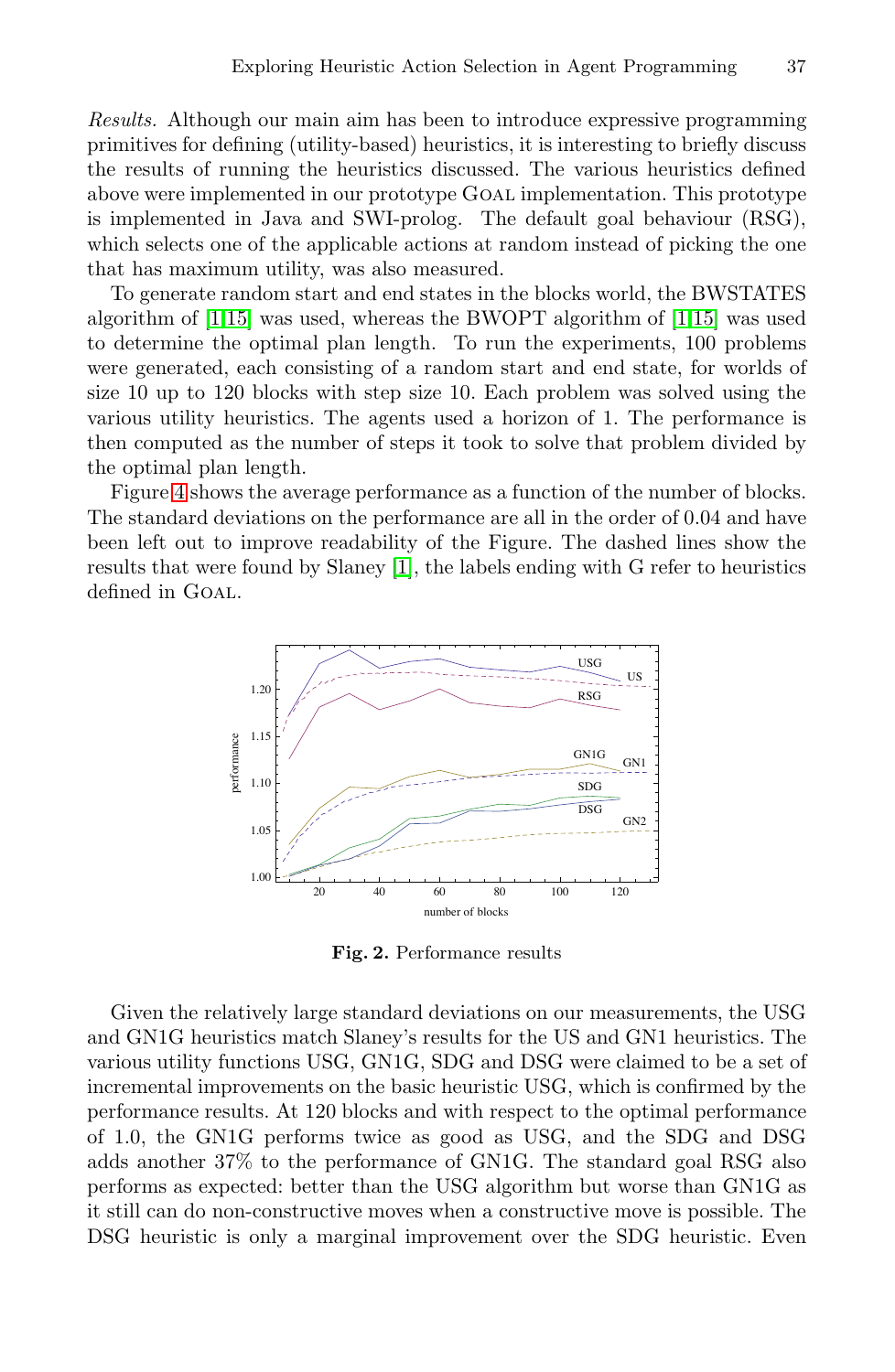<span id="page-14-0"></span>though the improvement is small, our results confirm the claim in [3] that the deficiency heuristic optimizes performance and adds some new evidence that this improvement is consistent at least for worlds of up to size 120 blocks.

## **5 Conclusion**

We have introduced new programming constructs that add expressiveness to the Goal programming language and allows to specify utility-based heuristics using high-level concepts such as beliefs and goals. The construct can be added to any programming language t[hat](#page-15-5) [is](#page-15-14) based on these agent concepts. Thus, high-level agent programming concepts are combined naturally with a utility-based action selection capability.

Similar ideas have been proposed in [5,7]. [7] discusses an extension of Golog with a decision-theoretic component calle[d D](#page-15-10)TGolog. Since Golog is an extension of the situation calculus there are many differences between our work and that of [7]; one of the more important ones is that heuristics in the programming language GOAL can be defined using the concepts of belief and goal, which gives additional expressive power not present in [7]. [5] extends the AgentSpeak(L) language with a decision-theoretic capability but allows the use of arbitrary programming languages to do so instead of adding a new programming construct to the language itself. Finally, it would be interesting to compare our work with the specification of heuristics in planners such as TLPlan [11]. TLPlan allows for specifying heuristics using temporal logic to guide search for planning from scratch. The extension of Goal in contrast assumes this search space has been predefined by means of action rules, which may be further pruned by means of the utility-based action [sele](#page-15-15)ction capability introduced in this paper. It remains for future work to compare the expressiveness of both approaches.

S[eve](#page-15-12)ral example heuristics and related results were presented which show that the addition of a construct to specify quantitative heuristics for action selection may significantly improve performance which cannot be achieved as elegantly without it or not at all.

The action selection mechanism based on quantitative heuristics we introduced in this paper assumes a look-ahead mechanism that is not always applicable in dynamic environments. As argued in [16], however, it is useful to combine look-ahead or planning with action execution. By combining the concept of a module introduced in [14] and the look-ahead action selection mechanism discussed here we can achieve a similar "local" planning mechanism in Goal that is performed within the context of such a module. We leave discussion of this combination for future work.

The extension of Goal proposed here does not allow the use of probabilistic concepts which are available in decision-theoretic approaches. Future work could be to include these as well, but a proper integration of probabilistic concepts into Goal would require an extension of the basic language as well to be able to execute actions with probabilistic effects. Another interesting idea is